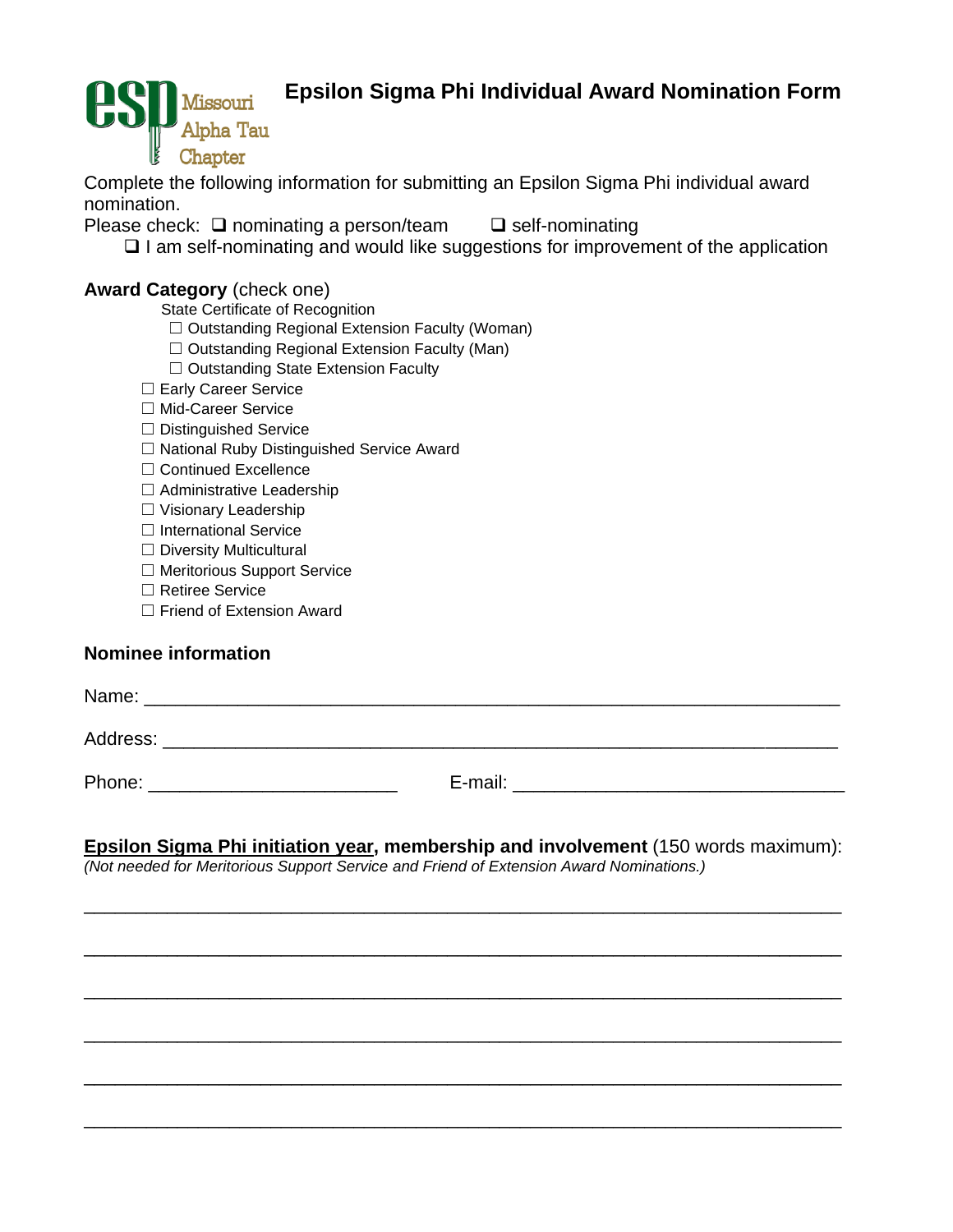Educational background (150 words maximum):

Employment history including year you began with the University system (150 words maximum):

## Professional Accomplishments (150 words maximum)

Include achievements and honors that particularly relate to extension and/or subject competence; authorship of books, bulletins, articles, speeches; work on committees, task forces, study groups, etc.; special presentations at professional meetings and conferences; special leadership positions held (state, regional, national); contributions to professionalism through group and individual activities.